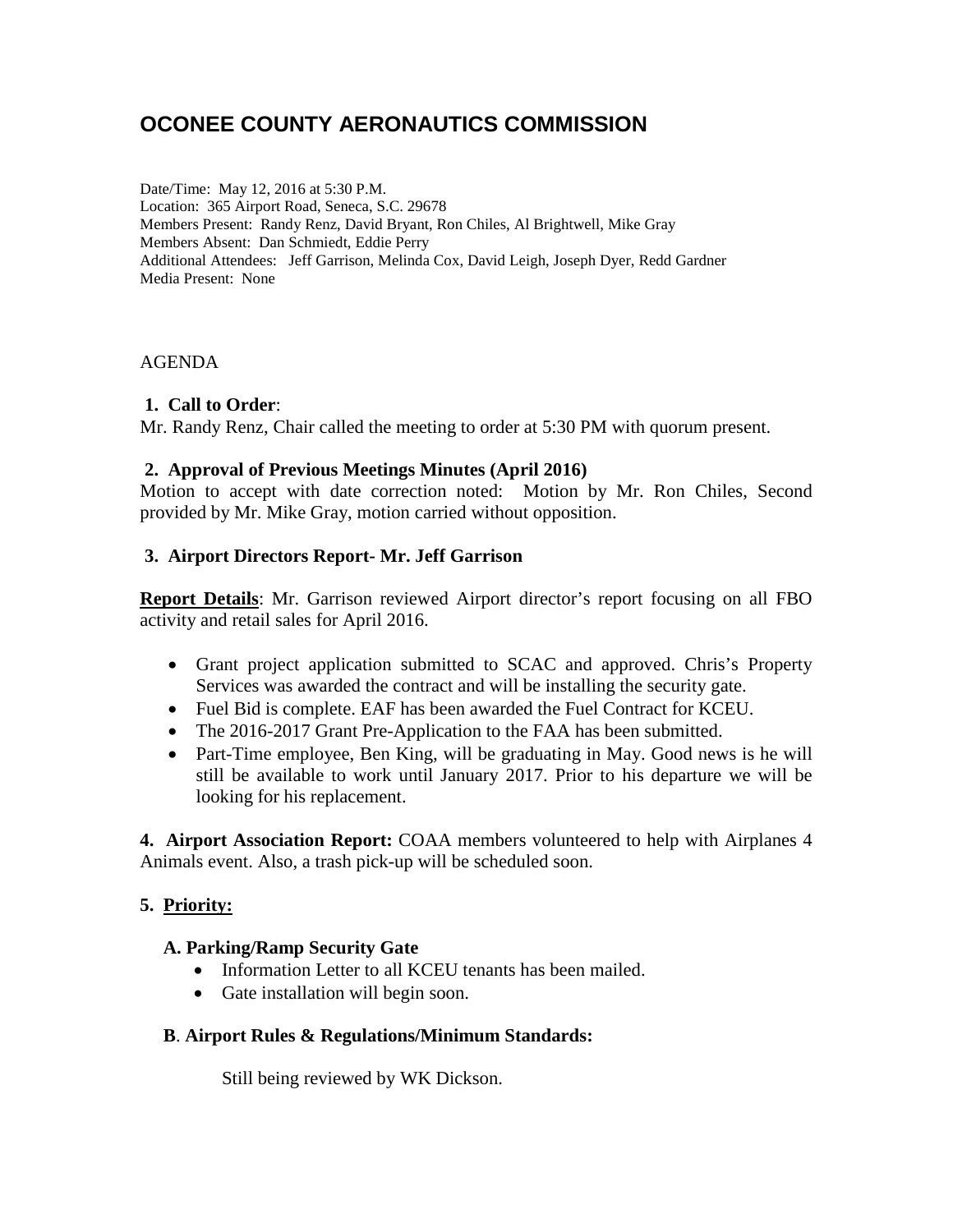## **C. Hangar Construction Update:**

• Mr. Garrison has a meeting scheduled with Mr. Moulder to discuss details as well as next year's budget.

## **D. Airplanes for Animals:**

• Good community turn out with \$8,000.00 to \$10,000.00 in donations collected. Donations are given to the Oconee County Humane Society.

## **E. Aeronautics Commission Summer Recess:**

• Motion to take Summer Recess (July and August): Motion by Mr. Brightwell and a second provided by Mr. Chiles, motion carried without opposition. Aeronautics Commission Meetings will reconvene September 8, 2016.

# **6. Secondary Priority:**

# **A. KCEU Marketing Plan/Website:**

• Mr. Chiles asked if the County could implement an Airport website. Mr. Garrison stated he would check with Mr. Moulder to see what we can and can't do.

**7. Commission Member Comments:** Mr. Bryant asked if KCEU could or could not accommodate drone activity. Mr. Garrison stated all drone activity has to be coordinated with the FAA. If a customer call is received regarding drones, employees direct call to FAA.

Mr. Renz questioned if all Hangar Lease increase letters have been mailed. Mr. Garrison stated yes and we have not received any upsetting calls regarding increase.

**8. Public Comments**: Mr. Redd Gardner questioned if Open Carport type hangars have been discussed or reviewed. These types of hangars could eventually be enclosed. Mr. Garrison said he is open to the idea but would rather go forward with the existing proposal. The demand is for CLOSED Hangar storage.

## **9. Next Meeting Date/Time – May 9 @ 5:30pm**

By acclimation.

## **10. Adjournment**

Motion to adjourn was made by Mr. Bryant with second from Mr. Gray, motion carried without opposition. The meeting adjourned at 6:25 P.M.

Respectfully Submitted, Mike Gray